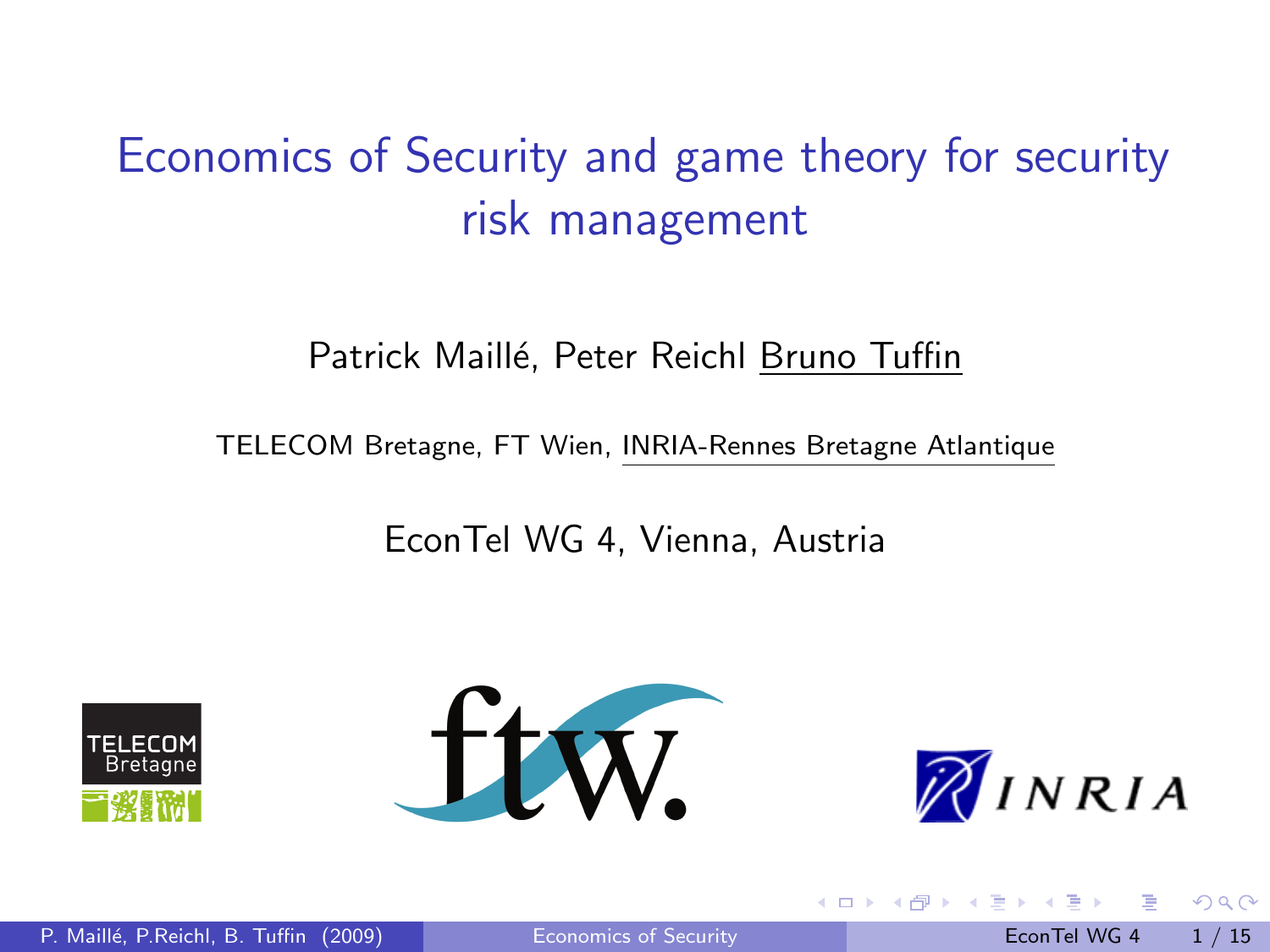#### Context: security and game theory

- Network security mechanisms aim at protecting against "natural" failures and volontary attacks.
- This implies that the actions of the attacker be foreseen and countered:
	- $\triangleright$  Security mechanisms depend on the defender's knowledge of the possible attacks,
	- $\blacktriangleright$  and the attacker will take into account the target's defense strategies when determining its own attack type.
	- $\triangleright$  Non-cooperative game theory is the typical modeling framework.
- Increasing security is often at the expense of performance (bandwidth for instance).
- Similarly, developping an attack can incur a cost.
- Those trade-offs have to be analyzed.

 $QQ$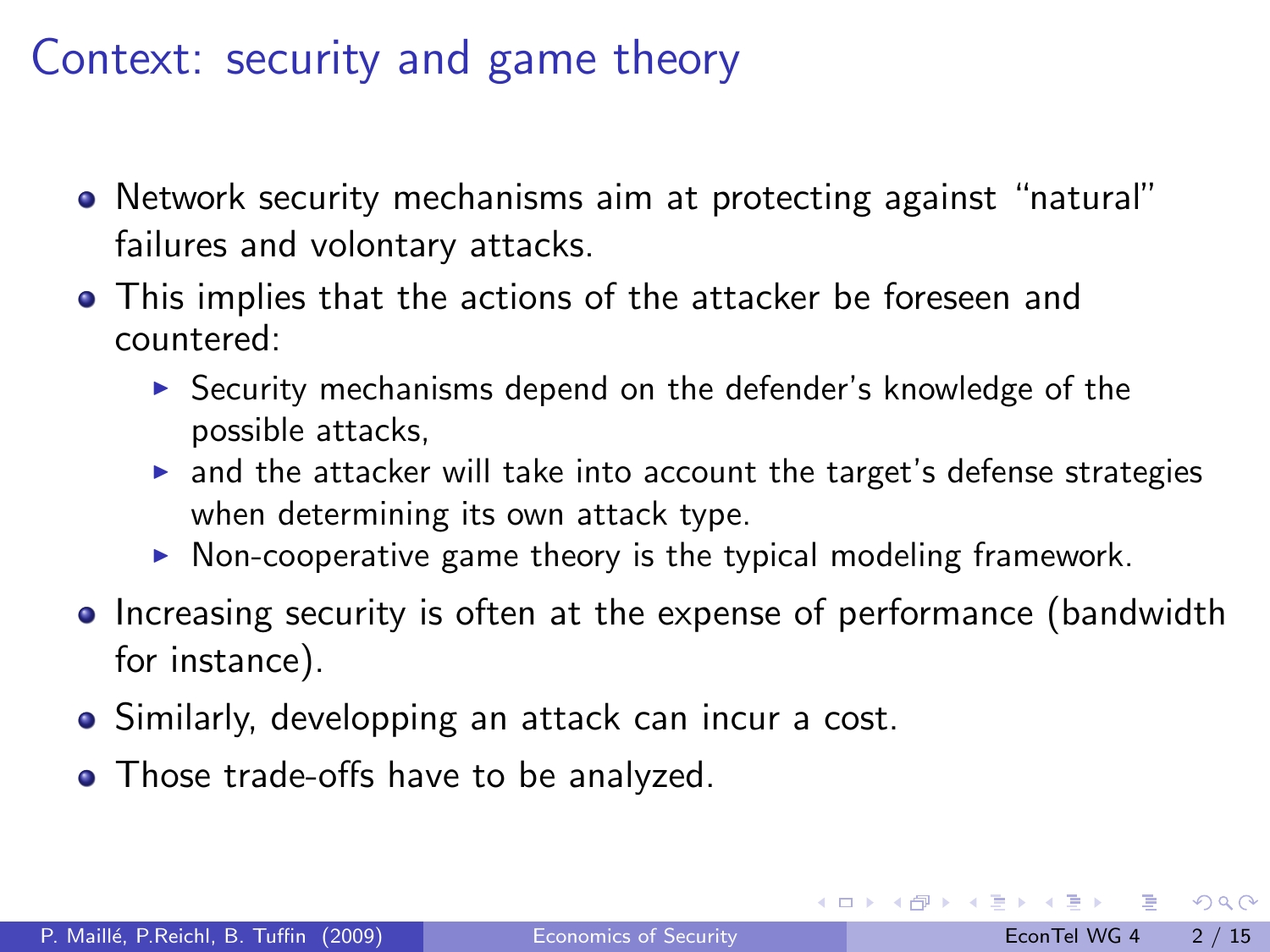#### Context: economics of security

- Besides the interactions between malicious attacks and protection strategies, security brings new economic issues to network service providers.
- Game theory again allows to represent the business interactions between
	- $\blacktriangleright$  a provider and its customers first,
	- $\triangleright$  but also to represent competition among providers for customers having to choose between different offers.
- The growth of a network such as the Internet has had a positive externality from a business point of view, but has also a negative externality when talking about security.

 $QQQ$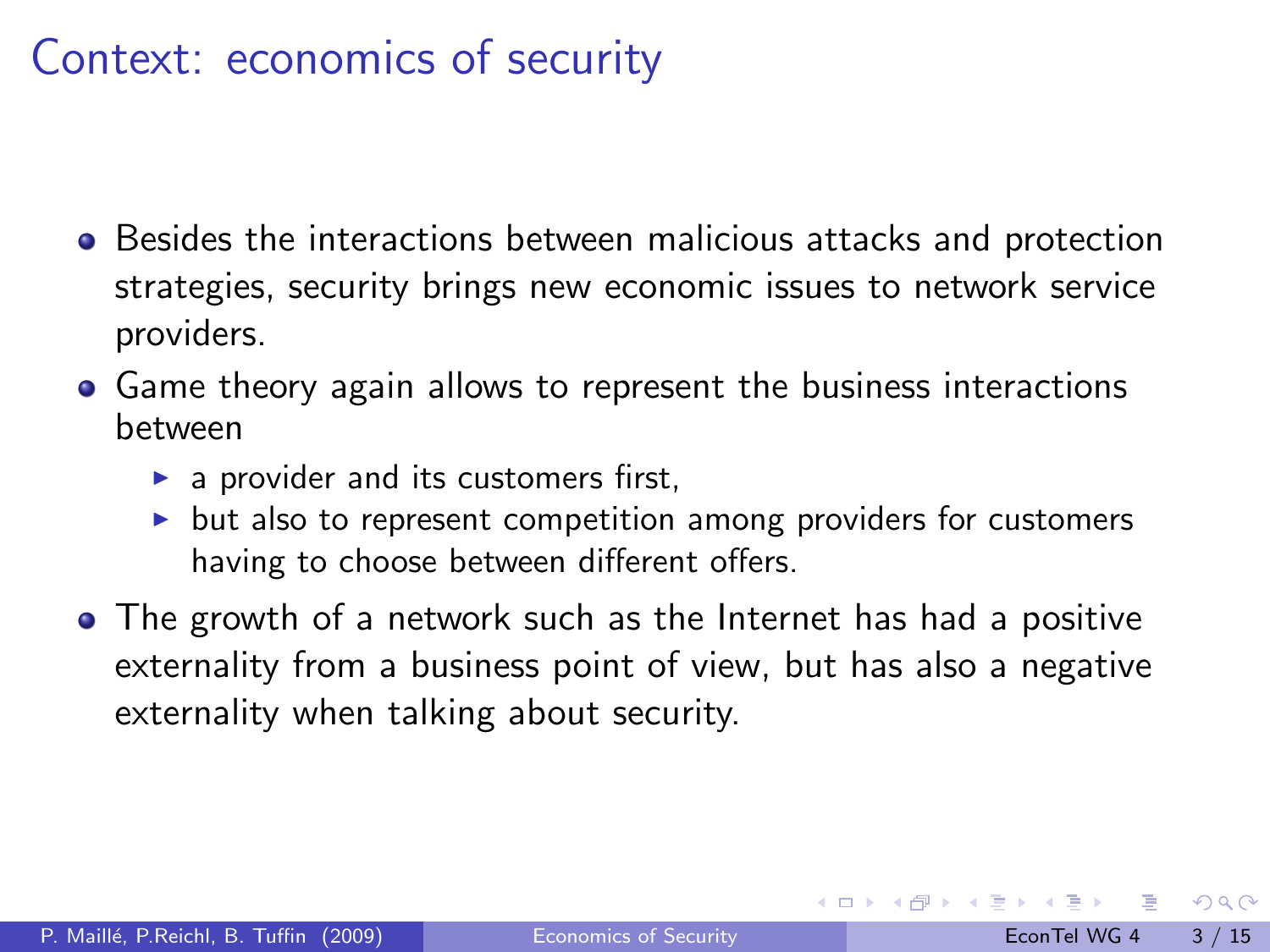# **Outline**



- [Competition model](#page-4-0)
- [A related work](#page-6-0)
- **•** [Coalitions](#page-8-0)

[Modeling interactions between attackers and defenders](#page-9-0)

- [A simple illustration](#page-9-0)
- [Useful types of games](#page-11-0)
- [Worm propagation games](#page-12-0)



<span id="page-3-0"></span> $200$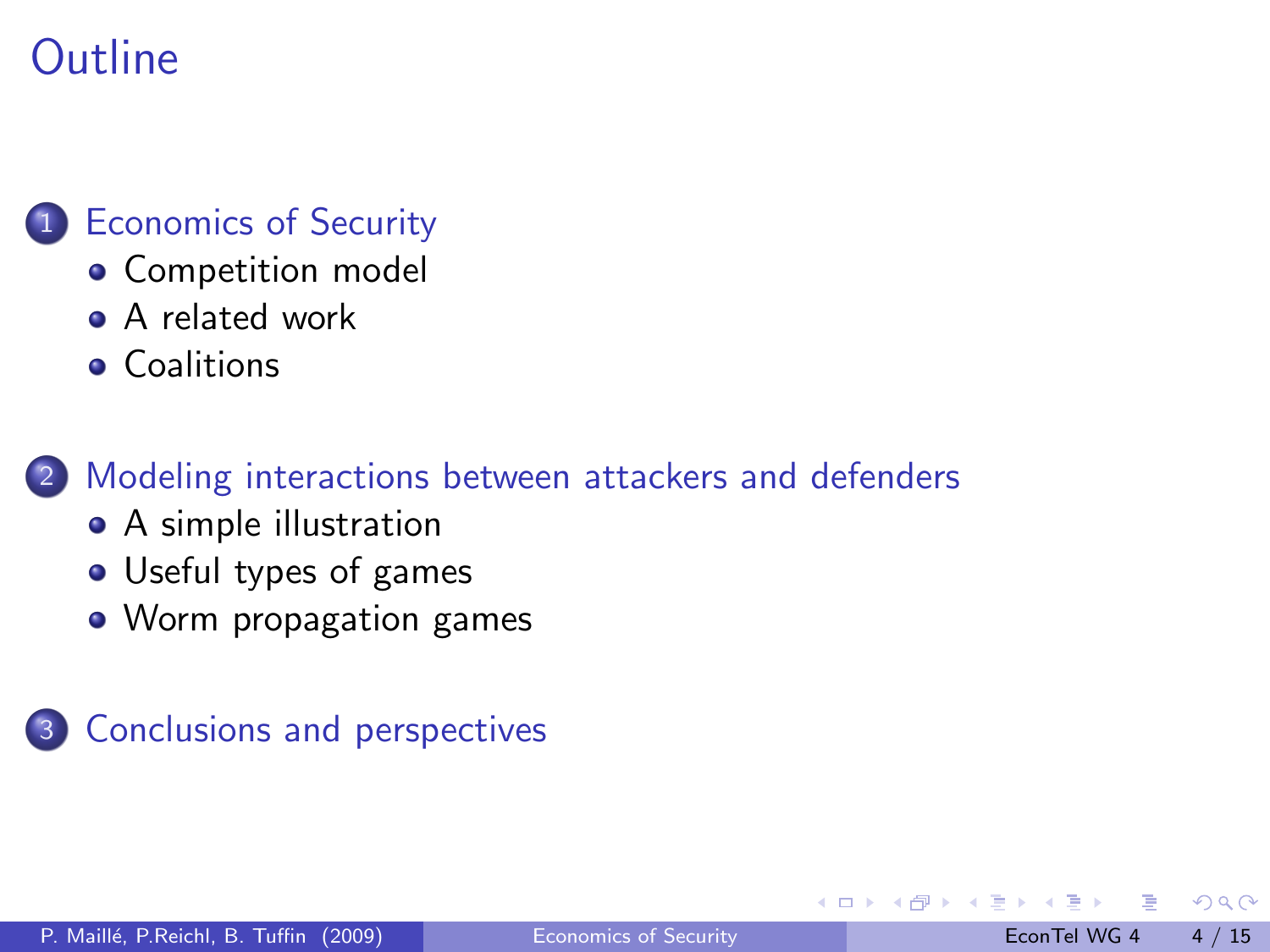## Model based on risk percentage

Something we are currently working on.

- A provider has different *initial* security levels (or classes)
	- $\ell \in \{1, \dots, L\}$ , to which an intrusion risk  $r_\ell$  is associated, with

$$
r_{\ell_1} < r_{\ell_2} \text{ for } \ell_1 < \ell_2
$$

and a price  $p_\ell$  with

<span id="page-4-0"></span>
$$
p_{\ell_1} > p_{\ell_2} \text{ for } \ell_1 < \ell_2.
$$

- **•** Security levels may correspond to various options concerning the availability of hardware or software security.
- A typical situation is virus scan softwares, where different softwares can have different efficiencies but are also sold at different prices.
- The larger number of customers on a class, the more likely new attacks will happen (according to Metcalfe's or a power law for instance)
- Indeed attacks basically concentrate on larger populations.
- Demand splits among the different classes, but the larger the number in a class the smaller the *actual* security le[vel.](#page-3-0)  $QQ$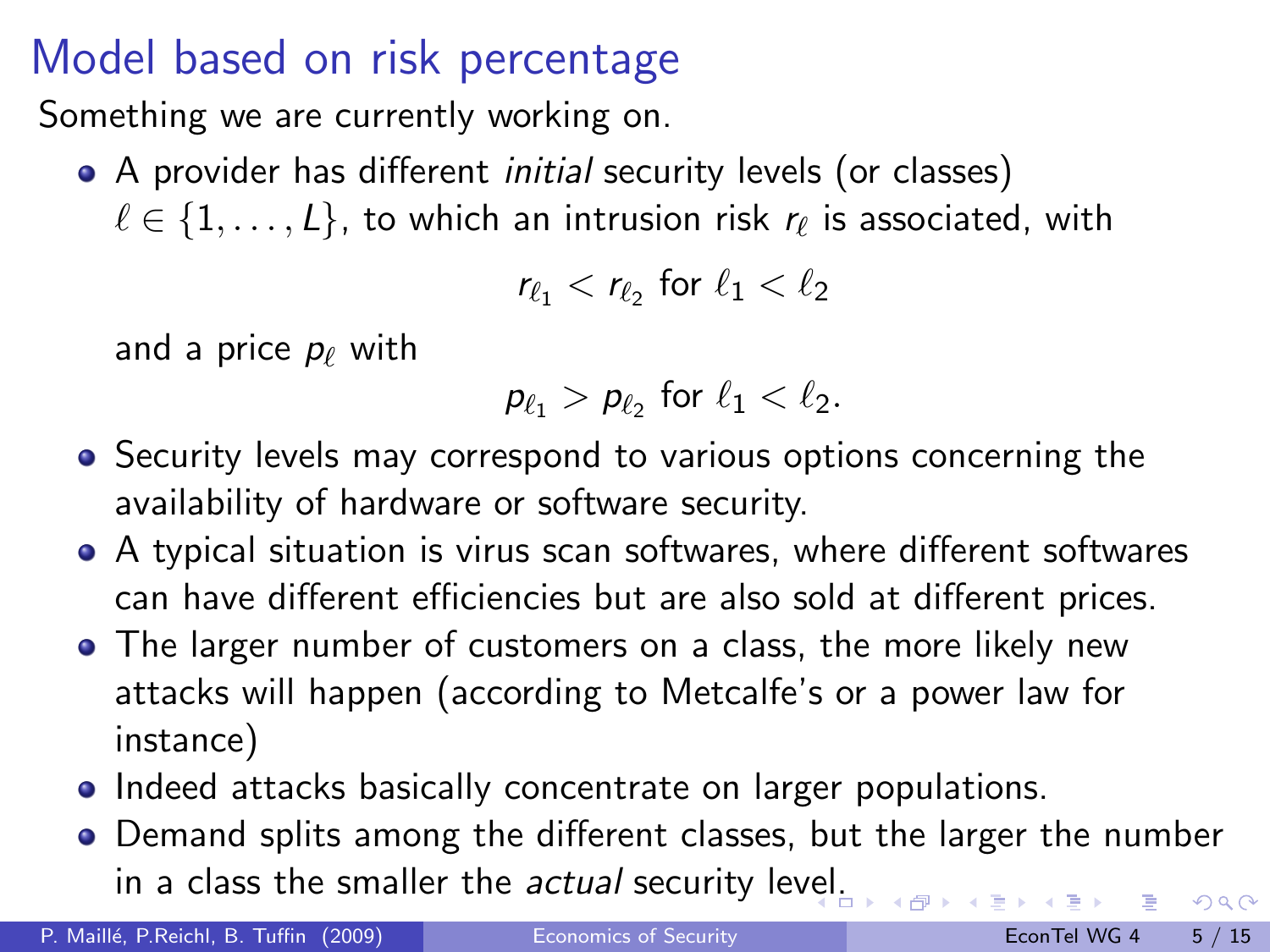#### Two contexts for modeling

- Assuming non-atomic users, demand can then be characterized by a so-called Wardrop equilibrium, i.e. a combination of price and actual security risk which is the same for all classes having positive demand.
- **•** Providers can then determine their security levels and prices.
- **Two situations can be considered:** 
	- $\triangleright$  all the levels are managed by a single provider (a monopoly) which then tries to maximize its revenue by paying with prices,
	- $\triangleright$  or each security level is handled by an independent provider, and providers compete for customers at a higher level by playing on prices (an oligopoly).
- We expect to determine the resulting equilibria.

 $QQQ$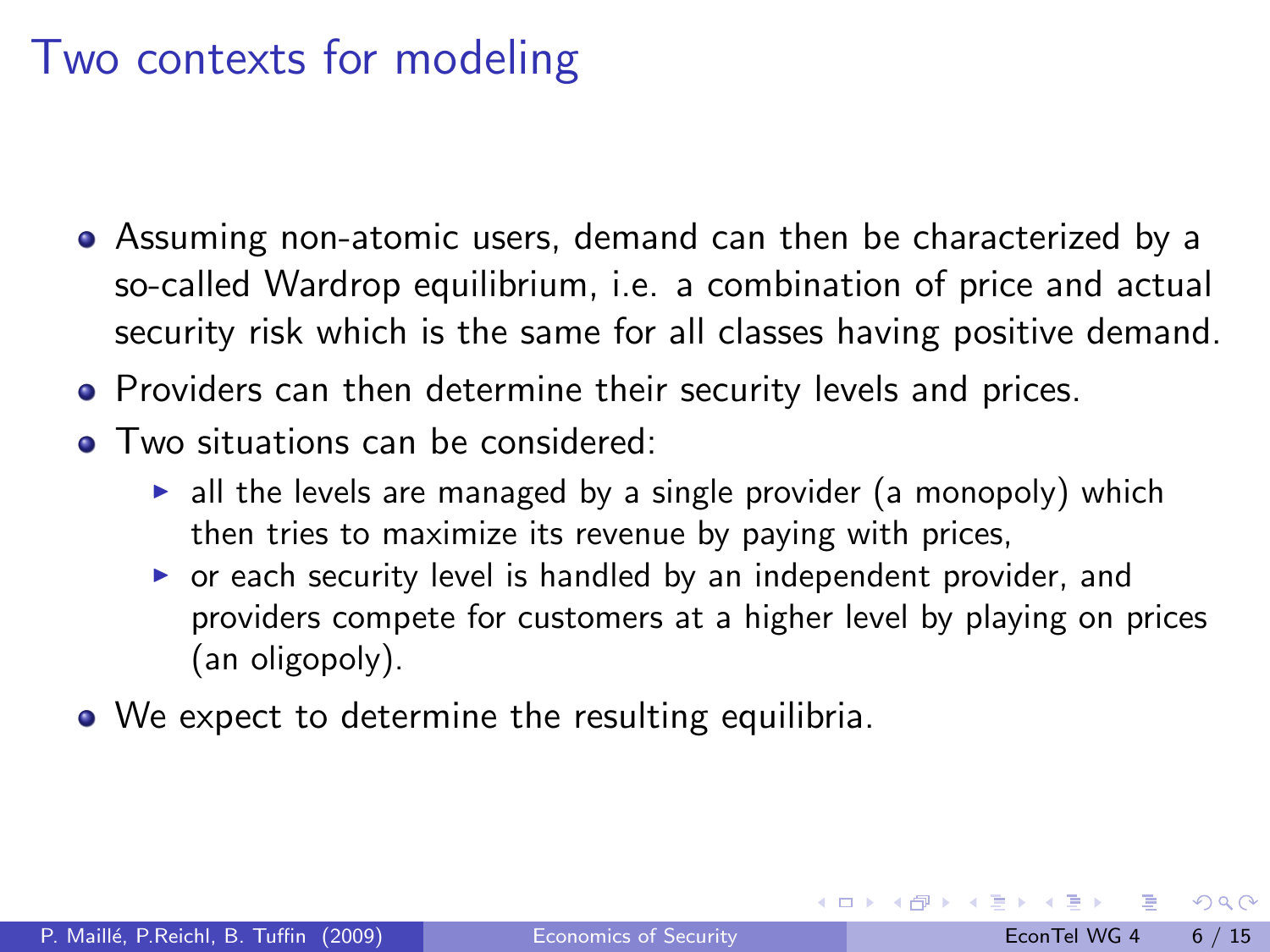### A related work

Marc Lelarge. Economics of Malware: Epidemic Risks Model, Network Externalities and Incentives (2008).

Framework:

- network of interconnected agents, subject to epidemic risks;
- **•** each agent can decide to invest to self-protect, decreasing the probability of contagion;
- **•** SImple model:
	- Two states by agent:  $S$  (Safe) or  $N$  (Not safe), with respective loss probability  $p^S$  and  $p^N$   $(p^S < p^N)$ .
	- Investing in security induces a cost c. If w initial wealth and  $\ell$  the loss when infected:
	- ► In N, expected wealth is  $p^N(w \ell) + (1 p^N)w$ , and  $p^S(w - \ell - c) + (1 - p^S)(w - c)$  in S.
	- Interest in investing if  $c < (p^N p^S)\ell$ .
	- ▶ When several levels of security, invest in level  $j$  if  $c_j < (p^N p^j) \ell$ .

<span id="page-6-0"></span>**KOD KARD KED KED E VAN**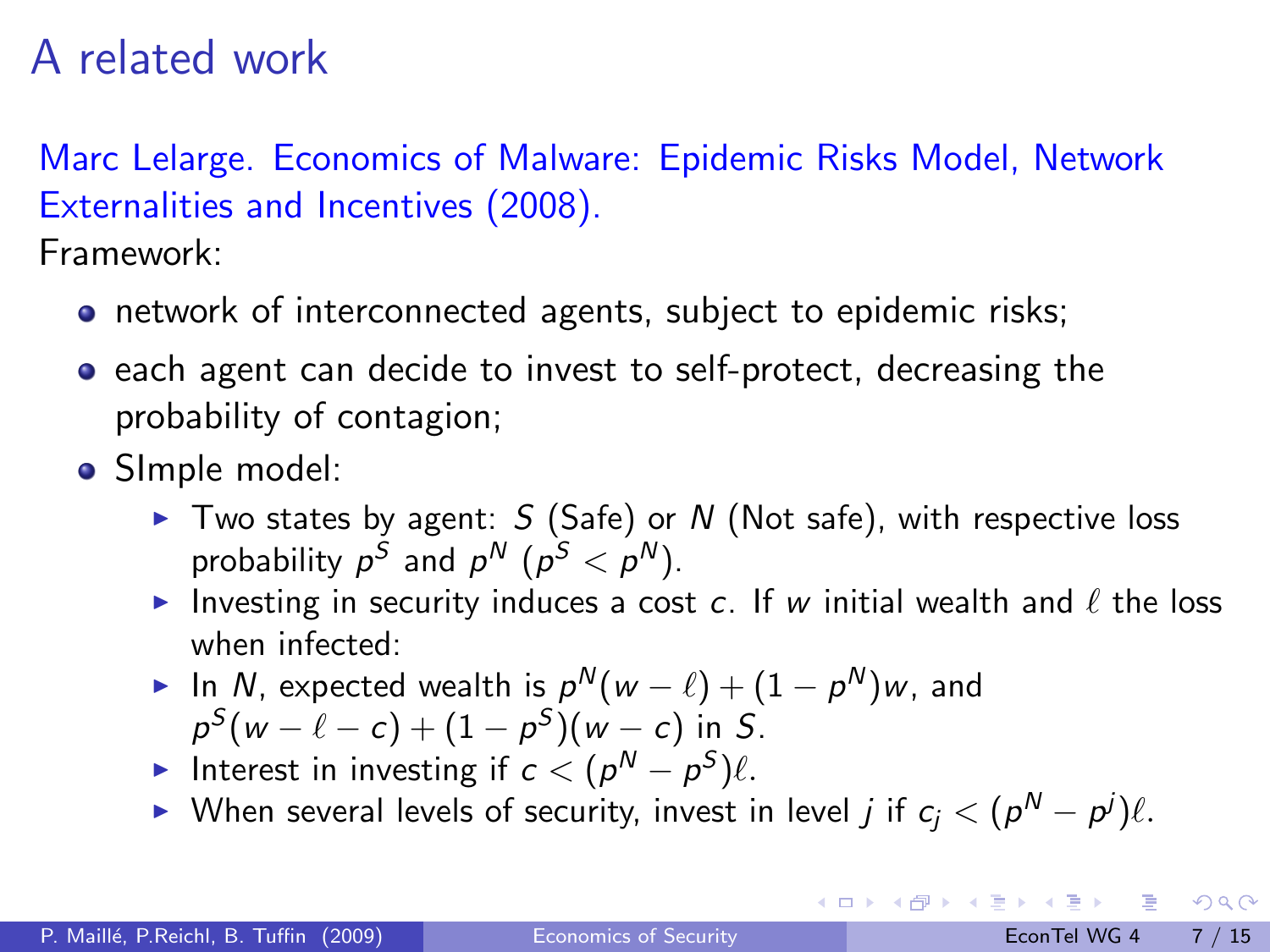# Case of a graph

- Direct probability of infection  $p_j$  when security level  $j$ , and  $p^+$  when N.
- Neighbors contaminated with probability  $q_j$  if the neighbor is in level  $j$ and  $q^+$  if in  $N$ .
- each agent has his own c and  $\ell$ , as private information.
- $\gamma$  vector providing the fraction of population in each security level. The  $\rho^j$  and  $\rho^N$  depends on  $\gamma.$
- There is then a fixed point equation to determine the equilibrium.
- Externalities determined using results on random graph theory.

 $QQQ$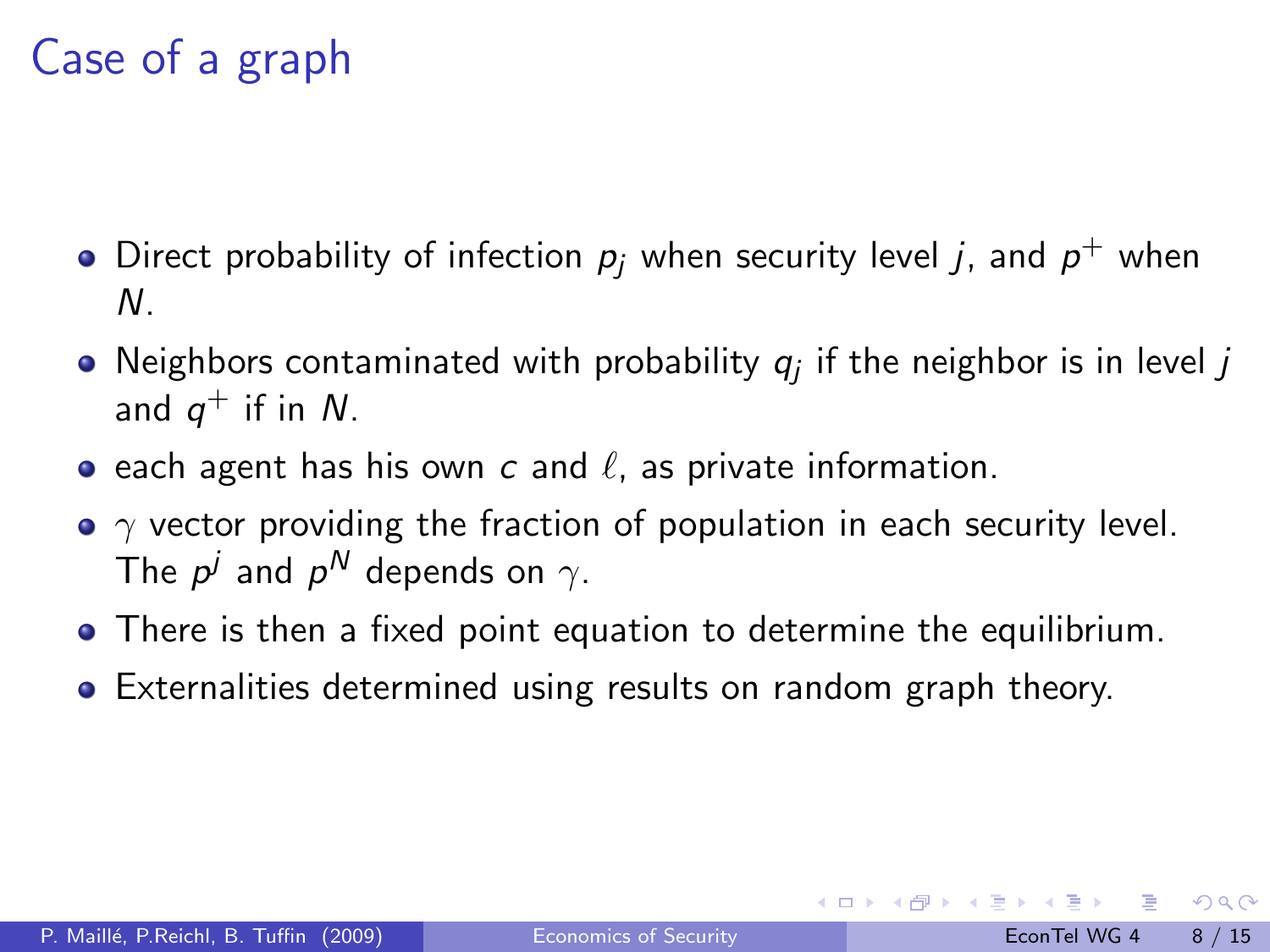Coalitions when competing security service providers

- Cooperation becomes an issue.
- Indeed, a low security provided by a competitor induces a risk for its own customers, and therefore a lower security level.
- Coalition formation can thus become efficient for providers, in terms of reputation and revenue.
- Goal: designing suchs models to investigate the incentive for forming such coalitions, and whether or not a full cooperation is the best solution for all providers.

<span id="page-8-0"></span> $200$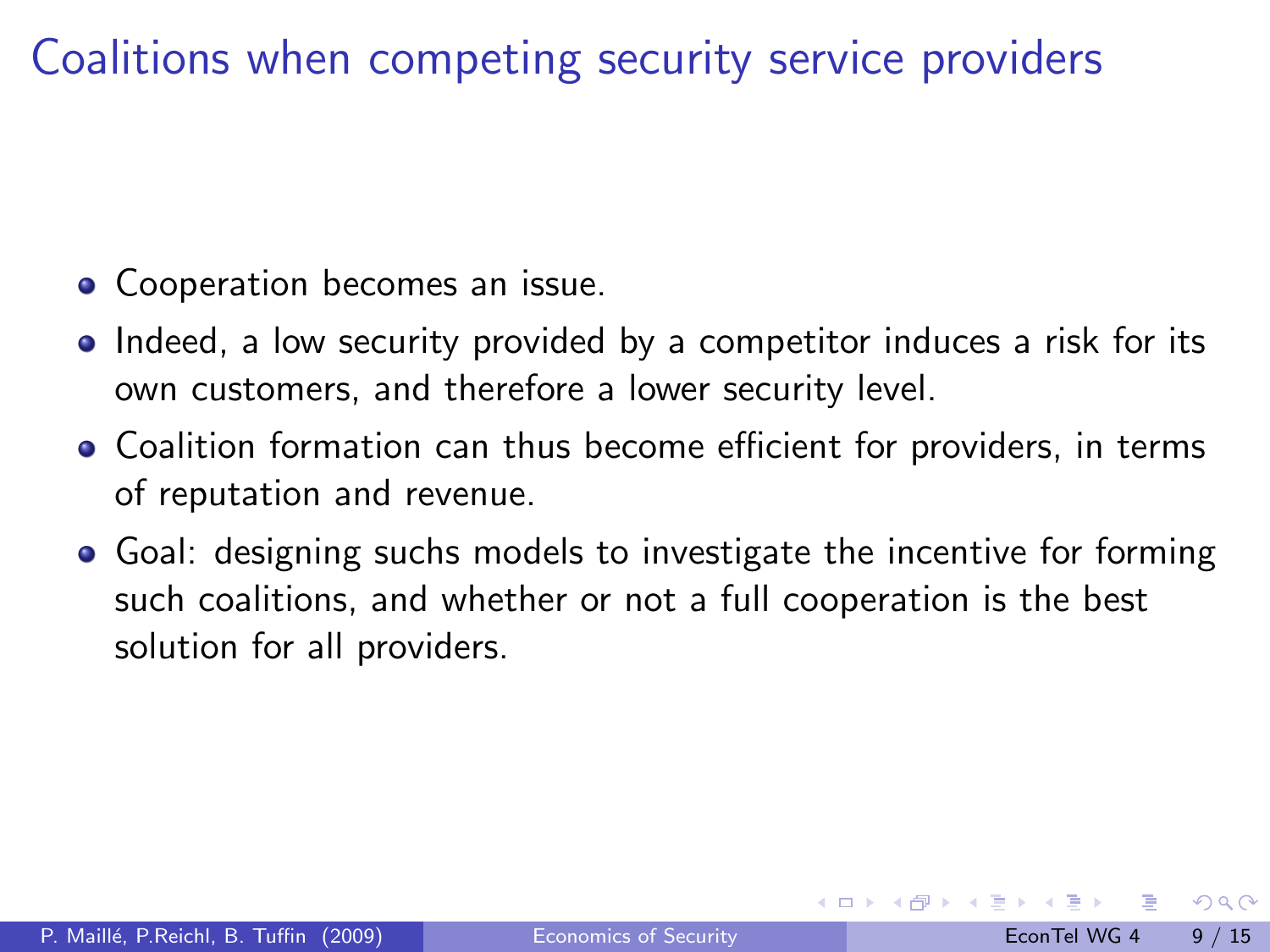Illustration of a game between attackers and defenders

Alpcan, T., Basar, T. A game theoretic approach to decision and analysis in network intrusion detection. In: Proceedings of the 42nd Conference on Decision and Control. Maui, HI (2003)

- The attacker can launch an attack or do nothing,
- The defender can trigger or not its (costly) detection scheme.
- Game with no pure Nash equilibrium for reasonable payoffs

|                   | Attack       | No attack |
|-------------------|--------------|-----------|
| Trigger detection | $a, -\alpha$ | (b,0)     |
| No detection      | $-c, \gamma$ |           |

• Usually  $c \gg b$ .

<span id="page-9-0"></span>つひひ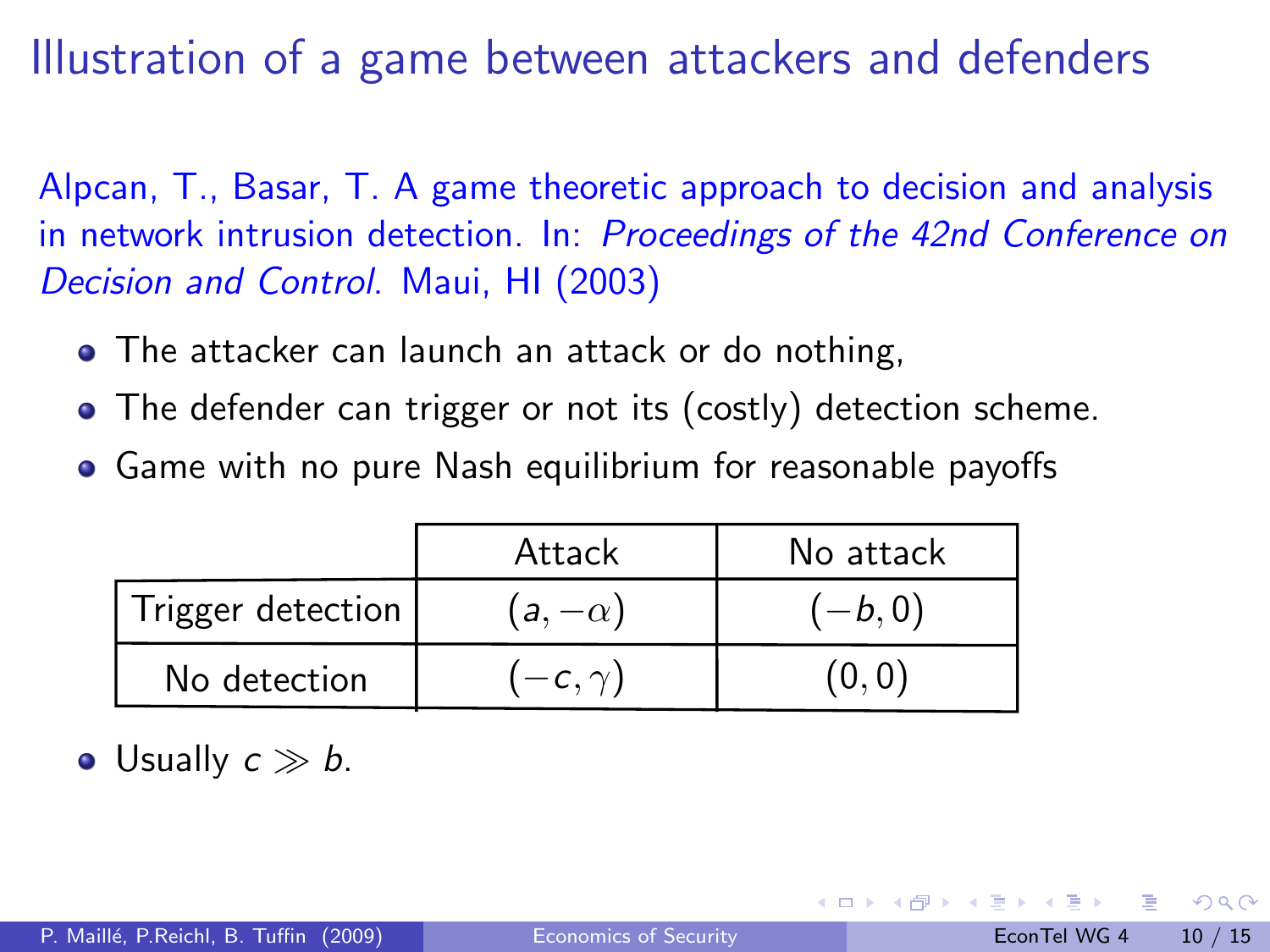## Equilibrium in mixed strategies

Unique equilibrium in mixed strategies if  $c > 2b$ 

- If  $\pi_{def}$  the probability of the defender triggering the detection scheme, and by  $\pi_{att}$  the probability of the attacker launching the attack
- utilities

$$
u_{def}(\pi_{def}, \pi_{att}) = a\pi_{def} \pi_{att} - b\pi_{def}(1 - \pi_{att}) - c\pi_{att}(1 - \pi_{def})
$$
  

$$
u_{att}(\pi_{def}, \pi_{att}) = -\alpha \pi_{def} \pi_{att} + \gamma \pi_{att}(1 - \pi_{def}).
$$

- By derivation, we obtain  $\pi_{att} = \frac{b}{a+b}$  $\frac{b}{a+b+c}$  and  $\pi_{def} = \frac{\gamma}{\alpha +}$  $\frac{\gamma}{\alpha+\gamma}$ .
- Can be easily extended to a set of attacks and a set of defense.
- Real challenge in the area: determining utility functions

- വൈറ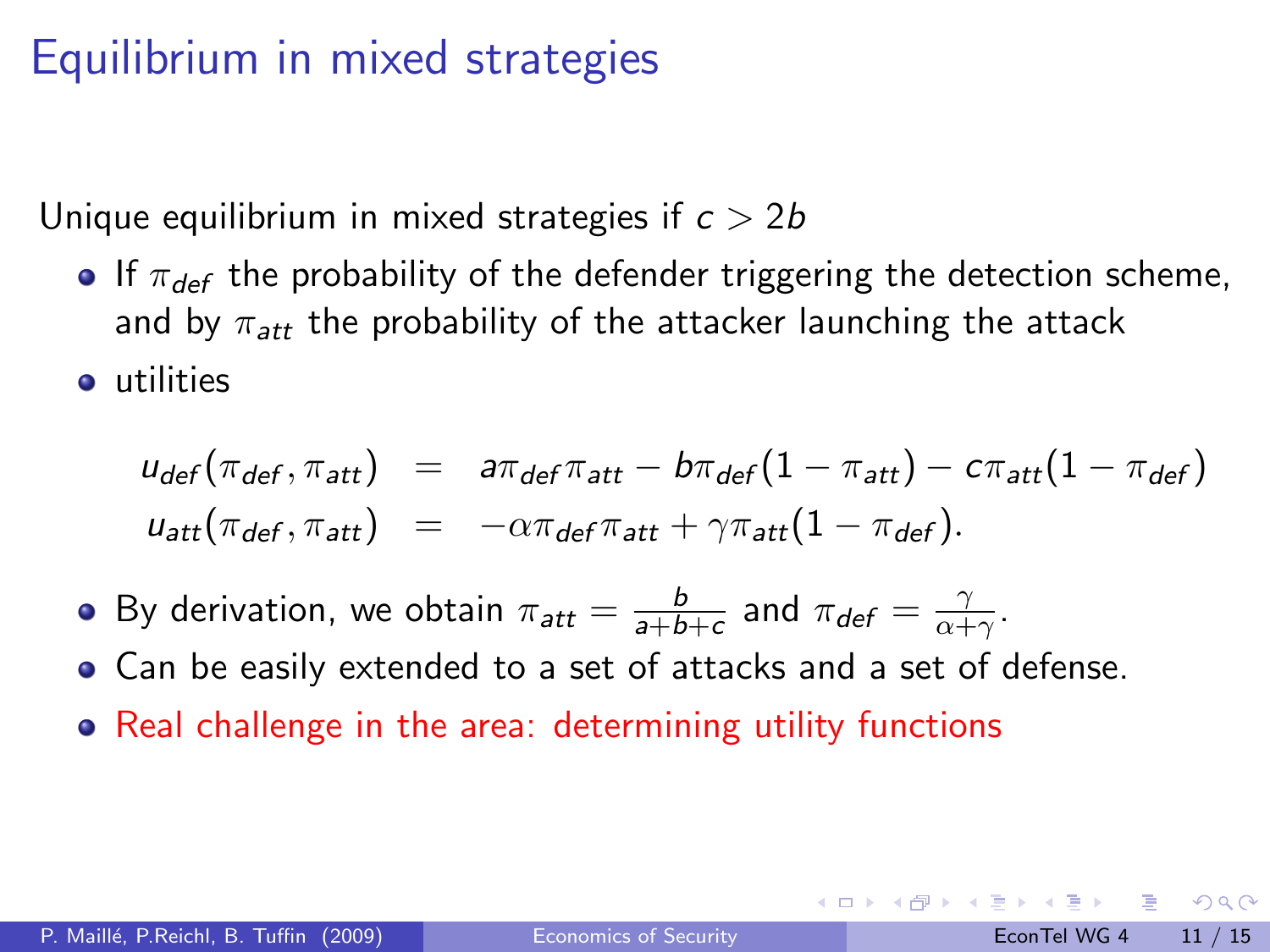# Other kinds of useful games

- Repeated games to include the time aspect into game theory. This also allows to build mechanisms that sanction non-contributing (to security) actors, in order to create the proper incentives.
- Stochastic games, which also have memory and are played over time, but memory is represented by a state (ex: not compromised, compromised, stolen, the type of application used, the ongoing attacks and activated countermeasures, etc).
	- $\blacktriangleright$  There is a *transition probability* for each state, that depends on the actions taken by the players at the current period.
- Bayesian games characterized by an *incomplete* information about the opponents (e.g. their payoff functions).
	- In a security context. Ex: the difference between malicious attackers and non-malicious ordinary users who are accessing the system regularly.
	- $\blacktriangleright$  The system only has a belief, e.g. a probability distribution between malicious/non-malicious users.
	- $\triangleright$  Belief probability distributions updated in the course of the game according to Bayes' rule.  $\left\{ \begin{array}{ccc} 1 & 0 & 0 \\ 0 & 1 & 0 \end{array} \right.$

<span id="page-11-0"></span> $\eta$ are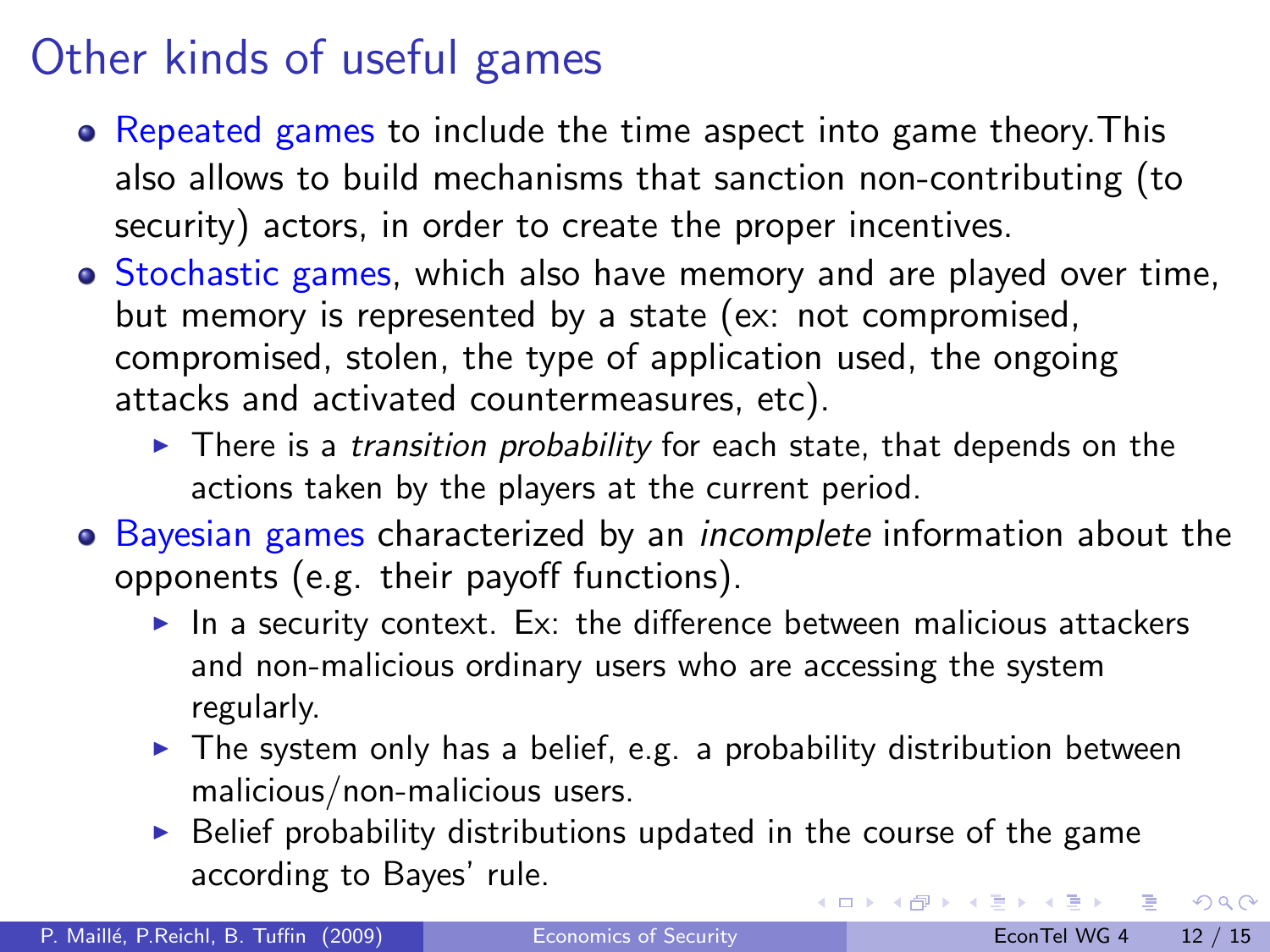### Worm propagation games

A. Ganesh, et al.: Efficient quarantining of scanning worms: Optimal detection and co-ordination. In: IEEE INFOCOM. Barcelona, Spain (2006)

- Worm propagation characterized by fluid models, which can represent a large population of vulnerable hosts.
- For total population N,  $I_t$  number of infected ndes at time t.
- Simplest evolution

$$
\frac{dl_t}{dt} = \beta I_t (N - I_t)
$$

with  $\beta$  rate of infection. Here speed of infection depends on the number of nodes infected, but also the remaining ones.

- In the slow start phase  $\frac{dI_t}{dt} = \beta N I_t$ , whose solution is  $I_t = I_0 e^{-\beta N t}$ .
- Countermeasures affect the rate at which nodes are infected, with reduction  $\theta_t$  so that

<span id="page-12-0"></span>
$$
\frac{dl_t}{dt} = \beta N \left[ I_0 \theta_0 + \int_0^t I_s \theta_{t-s} ds \right],
$$

whose solution is  $I_t = I_0 + \int_0^t I_{t-s} \beta N \theta_s ds$ .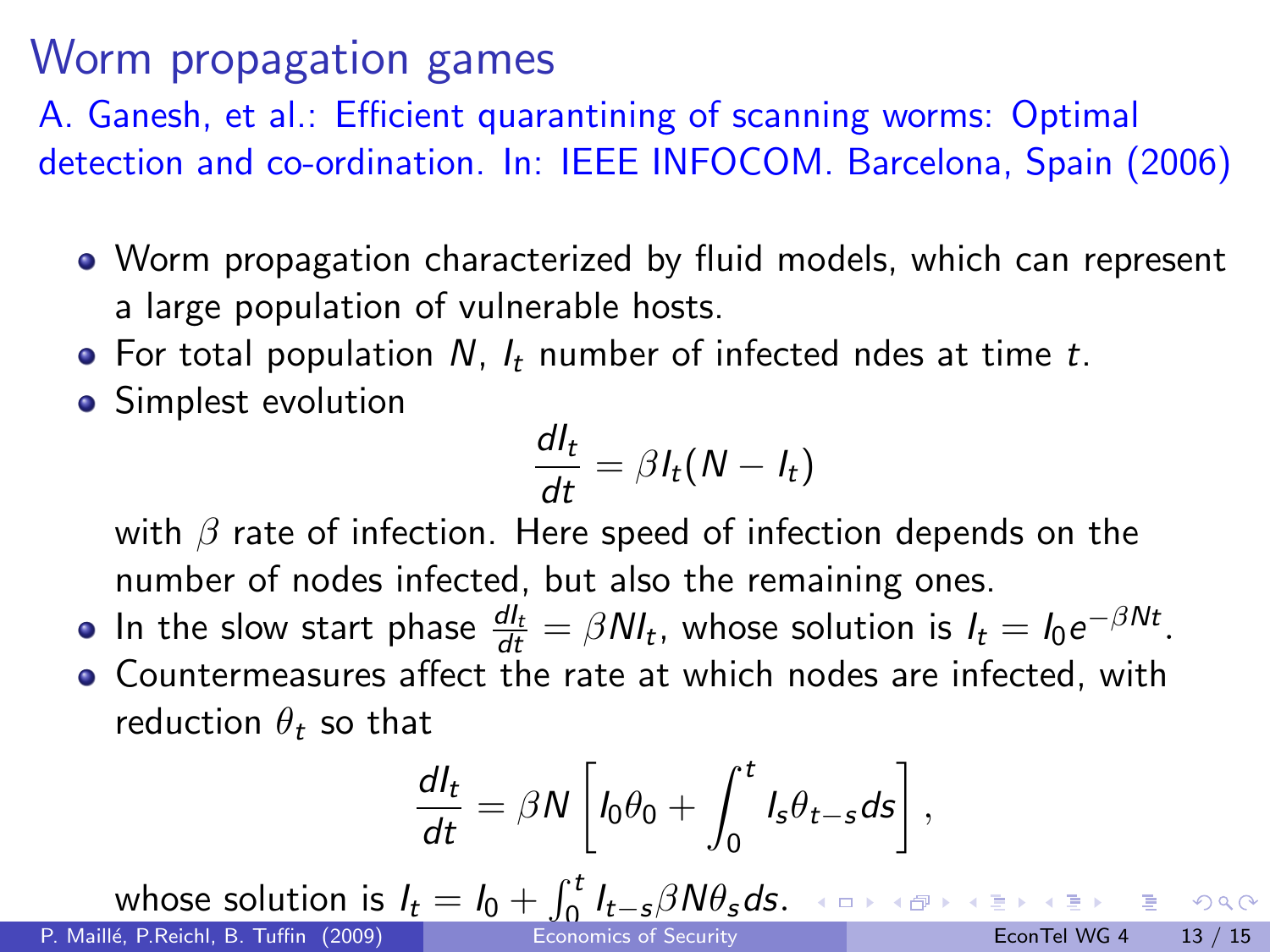# Description of the game

- **•** Stackelberg game with
	- $\blacktriangleright$  the leader, the worm, playing first its strategy,
	- $\triangleright$  to which the detection and containment technique responds (the follower)
	- Example: quarantining strategy for time  $\tau$ ,  $\theta_t = P[\tau \geq t]$ .
	- $\blacktriangleright$  Pay-off is the speed of spread
	- $\triangleright$  Detection is performed through a CUSUM (cumulative sum) test.

 $QQ$